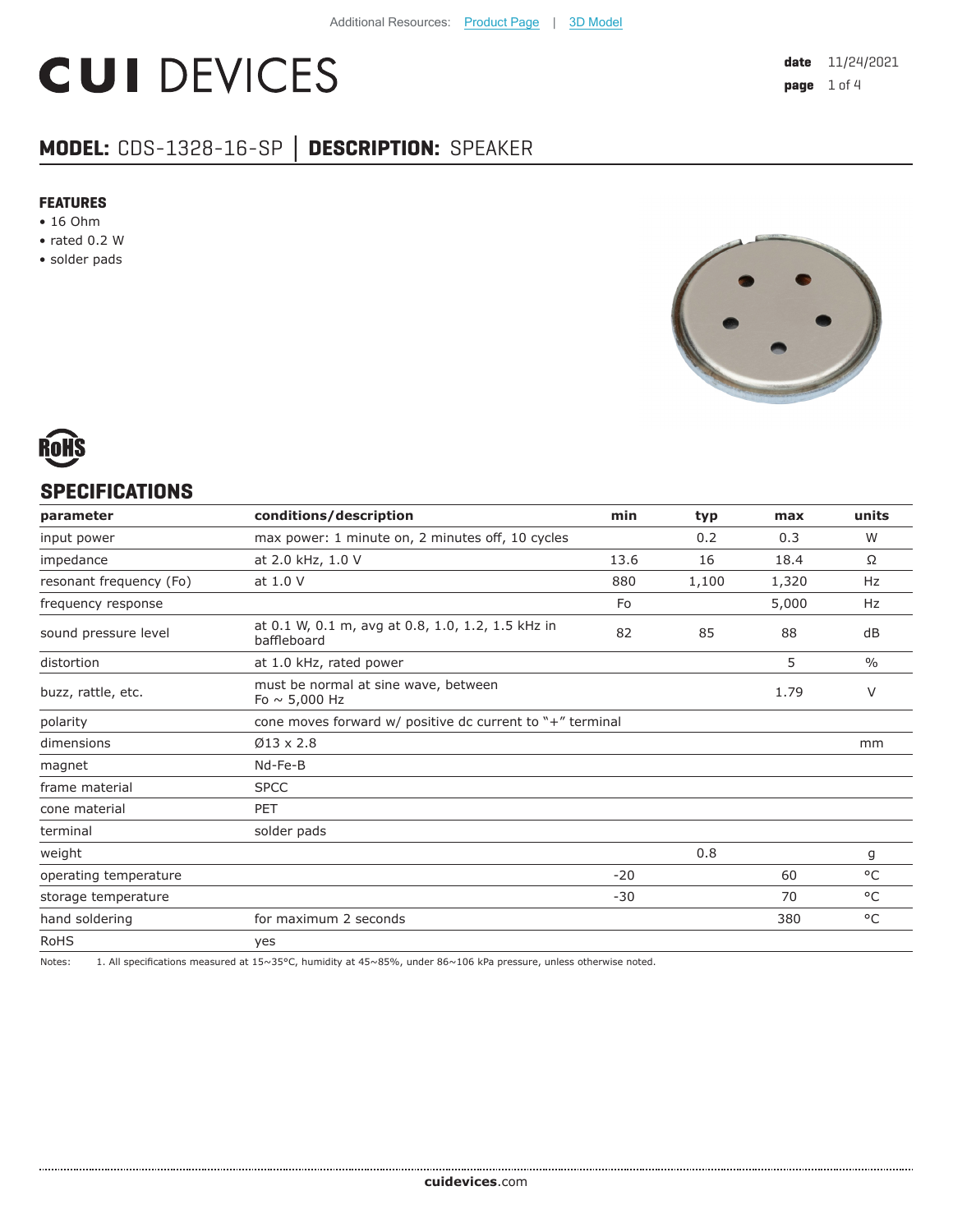#### **MECHANICAL DRAWING**

units: mm tolerance: ±0.3 mm



#### **FREQUENCY RESPONSE CURVE**

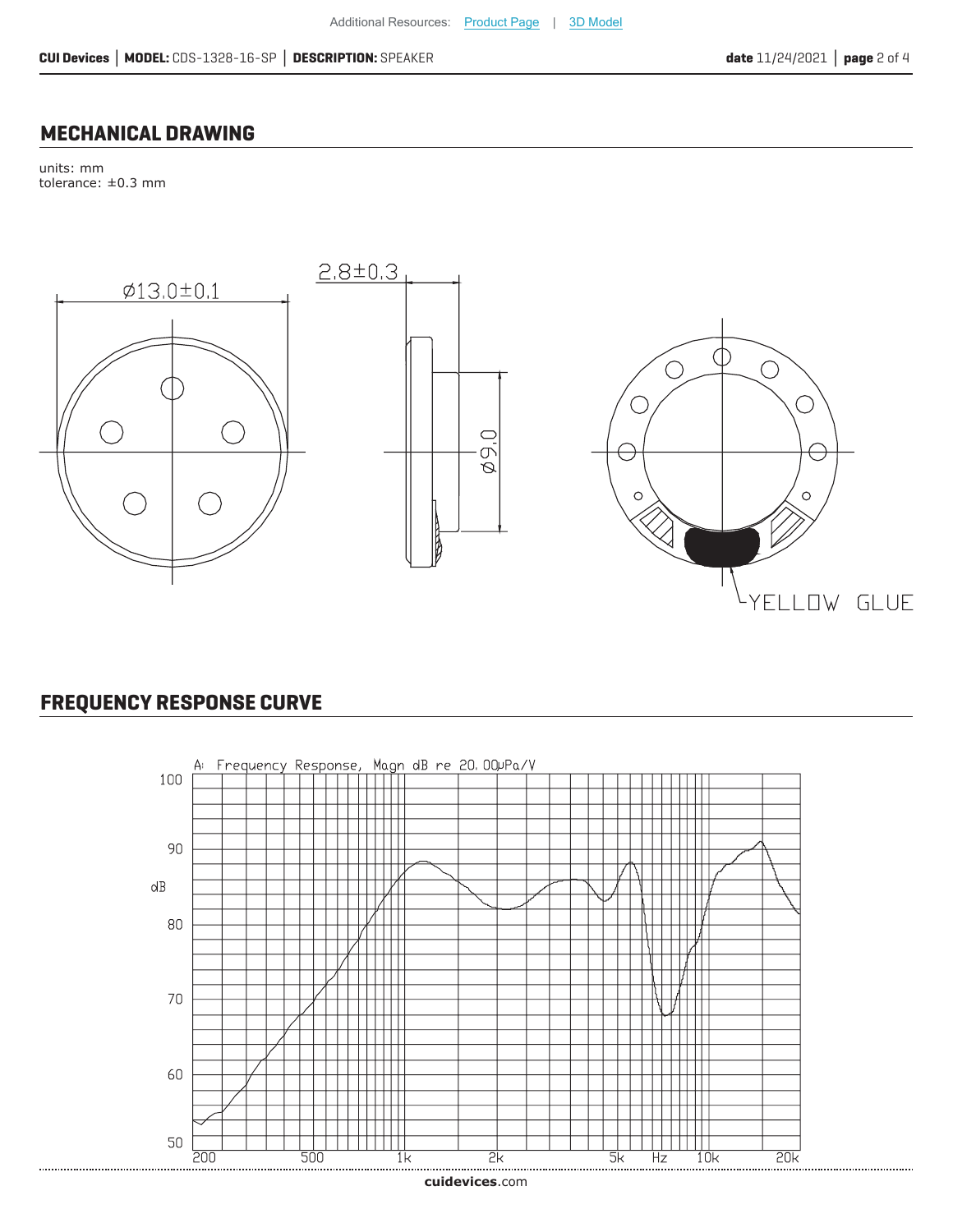#### **PACKAGING**

units: mm

Tray Size: 420 x 270 mm Tray QTY: 200 pcs per tray Carton Size: 430 x 280 x 265 mm Carton QTY: 4,000 pcs per carton